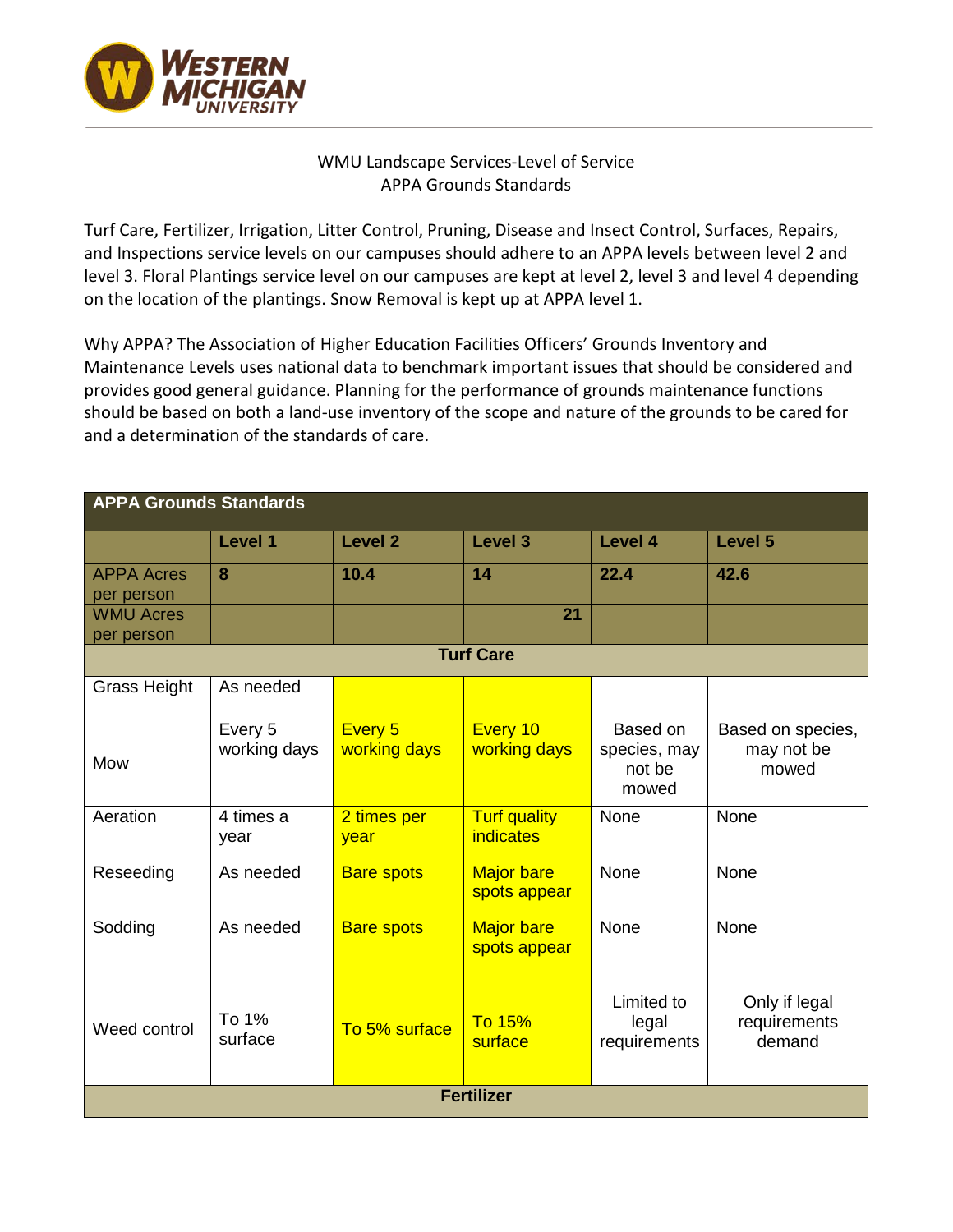| Level of care           | <b>Species</b><br>optimum<br>requirements | <b>Healthy and</b><br>growing          | Only when turf<br>vigor seems<br>low         | Not fertilized         | Not fertilized          |  |
|-------------------------|-------------------------------------------|----------------------------------------|----------------------------------------------|------------------------|-------------------------|--|
| Rates                   | Ensure<br>supply of<br>nutrients          | Lowest<br>recommended                  | 1/2<br>recommended                           | Not fertilized         | Not fertilized          |  |
| <b>Times</b>            | <b>Ensure</b><br>supply of<br>nutrients   | <b>Ensure even</b><br>supply           | Yearly                                       | Not fertilized         | Not fertilized          |  |
| Seasonal<br>charts      | Modify<br>according to<br>seasons         | <b>Over entire</b><br>year             | <b>Low level</b><br>application              | Not fertilized         | Not fertilized          |  |
|                         |                                           |                                        | <b>Irrigation</b>                            |                        |                         |  |
| Controlled              | Automated<br>sprinkler                    | <b>Automated</b><br>sprinkler          | Demand &<br>portable                         | No irrigation          | No irrigation           |  |
| Staffing                | Adequate                                  | <b>Adequate</b>                        | <b>Minimal</b>                               | No irrigation          | No irrigation           |  |
| Frequency               | As plant<br>material<br>demands           | <b>As plant</b><br>material<br>demands | $2 - 3$ times<br>weekly                      | No irrigation          | No irrigation           |  |
| <b>Litter control</b>   |                                           |                                        |                                              |                        |                         |  |
| Frequency               | Daily/ 7 days<br>a week                   | Daily/ 5 days a<br>week                | $2 - 3$ times a<br>week                      | Once per<br>week       | On demand/<br>complaint |  |
| Receptacles             | Plentiful                                 | <b>Traffic</b><br>dependent            | Weather<br>dependent                         | Sparse                 | Sparse                  |  |
| <b>Pruning</b>          |                                           |                                        |                                              |                        |                         |  |
| Frequency               | As species<br>requires                    | Once per<br>season                     | Once every 2<br>or 3 years                   | No regular<br>trimming | Safety reasons<br>only  |  |
| Design<br>Concepts      | As species<br>requires                    | <b>Some</b><br>sculpting               | <b>Health or</b><br>reasonable<br>appearance | Safety or<br>damage    | Safety reasons<br>only  |  |
| Grow<br>characteristics | As species<br>requires                    | As species<br>requires                 | <b>Health or</b><br>reasonable<br>appearance | Safety or<br>damage    | Safety reasons<br>only  |  |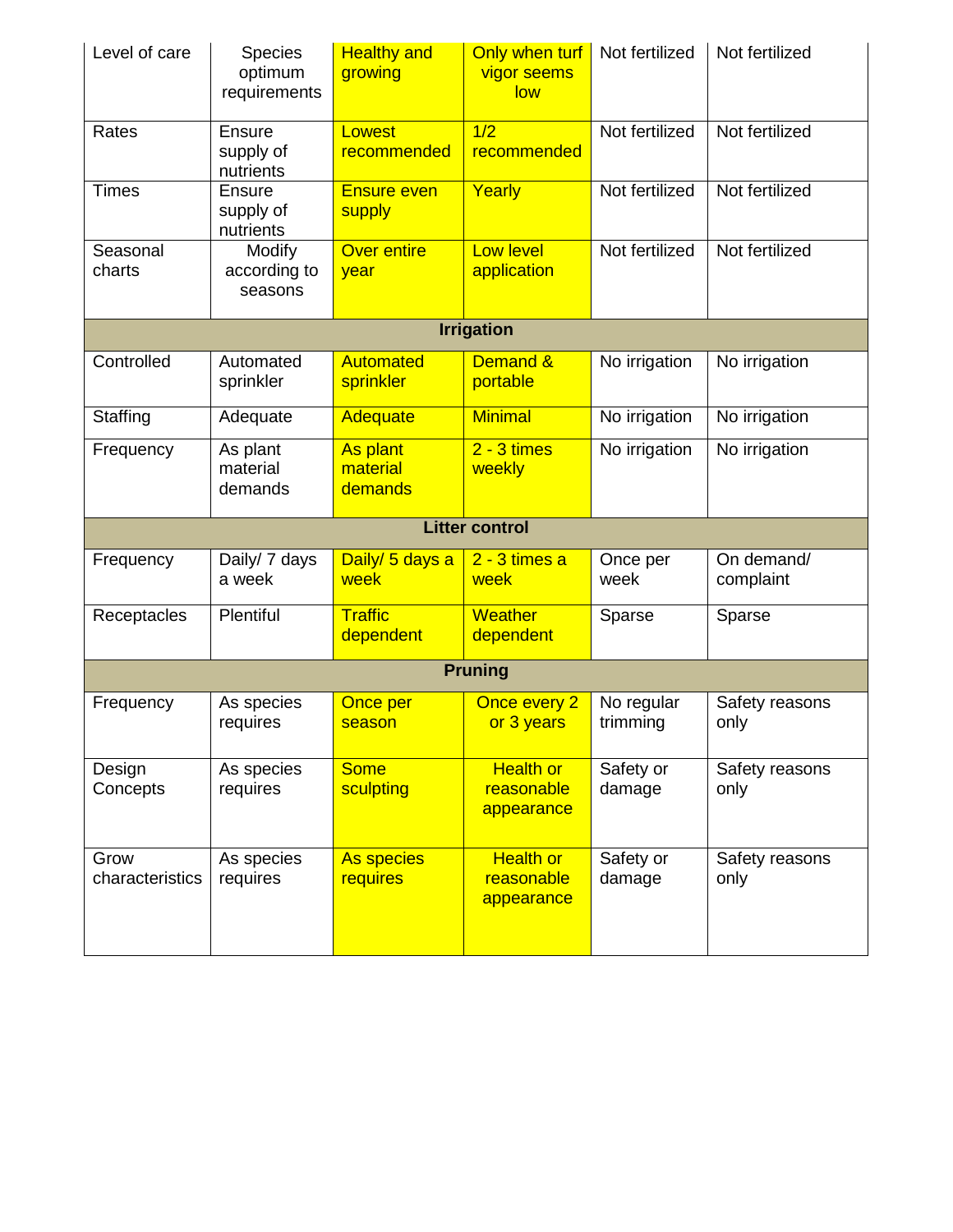| <b>Disease and Insect Control</b>     |                                                      |                                                                            |                                                                                              |                                                         |                                                 |  |
|---------------------------------------|------------------------------------------------------|----------------------------------------------------------------------------|----------------------------------------------------------------------------------------------|---------------------------------------------------------|-------------------------------------------------|--|
| Objective                             | Avoid public<br>awareness of<br>problem              | <b>Not</b><br>bothersome to<br>public                                      | When an<br><b>issue with</b><br>public                                                       | When public<br>comfort is an<br>issue                   | When public<br>comfort is an issue              |  |
| Corrective<br>Schedule                | Immediately                                          | When damage<br>is noticeable                                               | <b>When health</b><br>or survival of<br>plant is<br>threatened or<br>to address<br>epidemics | Only to<br>address<br>epidemic or<br>public safety      | Only to address<br>epidemic or public<br>safety |  |
|                                       |                                                      |                                                                            | <b>Snow removal</b>                                                                          |                                                         |                                                 |  |
| Frequency                             | Same day                                             | Cleared by<br>noon the next<br>day                                         | Based on<br>local law<br>requirements                                                        | Based on<br>local law<br>requirements                   | Based on local law<br>requirements              |  |
| Accumulation                          | 0.5 inch of<br>accumulation                          |                                                                            | Cleared<br>following day                                                                     | Cleared<br>following day                                | Cleared following<br>day                        |  |
| Surface cover                         | <b>Clean by</b><br>noon next<br>day                  | Cleared by<br>noon the next<br>day                                         | May not be<br>cleared at all                                                                 | May not be<br>cleared at all                            | May not be<br>cleared at all                    |  |
| Gravel                                | To reduce<br>danger of<br><i>injury</i>              | To reduce ice<br>accumulation                                              | <b>No</b>                                                                                    | <b>No</b>                                               | <b>No</b>                                       |  |
| Snow - melt                           | To reduce<br>danger of<br>injury                     | To reduce ice<br>accumulation                                              | <b>No</b>                                                                                    | <b>No</b>                                               | <b>No</b>                                       |  |
| <b>Surfaces</b>                       |                                                      |                                                                            |                                                                                              |                                                         |                                                 |  |
| Frequency of<br>sweep, clean,<br>wash | Based on<br>looks<br>& safety                        | <b>When</b><br>appearances<br>noticeably<br>deteriorated                   | <b>Complaint</b><br>bases as<br>budget allows                                                | When safety<br>is a concern<br>and budgets<br>available | When safety is a<br>consideration               |  |
| <b>Repairs</b>                        |                                                      |                                                                            |                                                                                              |                                                         |                                                 |  |
|                                       | Performed<br>immediately<br>to elements<br>of design | <b>Whenever</b><br>safety,<br>function, or<br>appearance is<br>in question | <b>When safety</b><br>of function is<br>in question                                          | When safety<br>or function is<br>in question            | When safety or<br>function is in<br>question    |  |
| <b>Inspections</b>                    |                                                      |                                                                            |                                                                                              |                                                         |                                                 |  |
|                                       | Daily                                                | Regular<br>working days                                                    | Once per<br>week                                                                             | Once per<br>month                                       | Once per month                                  |  |